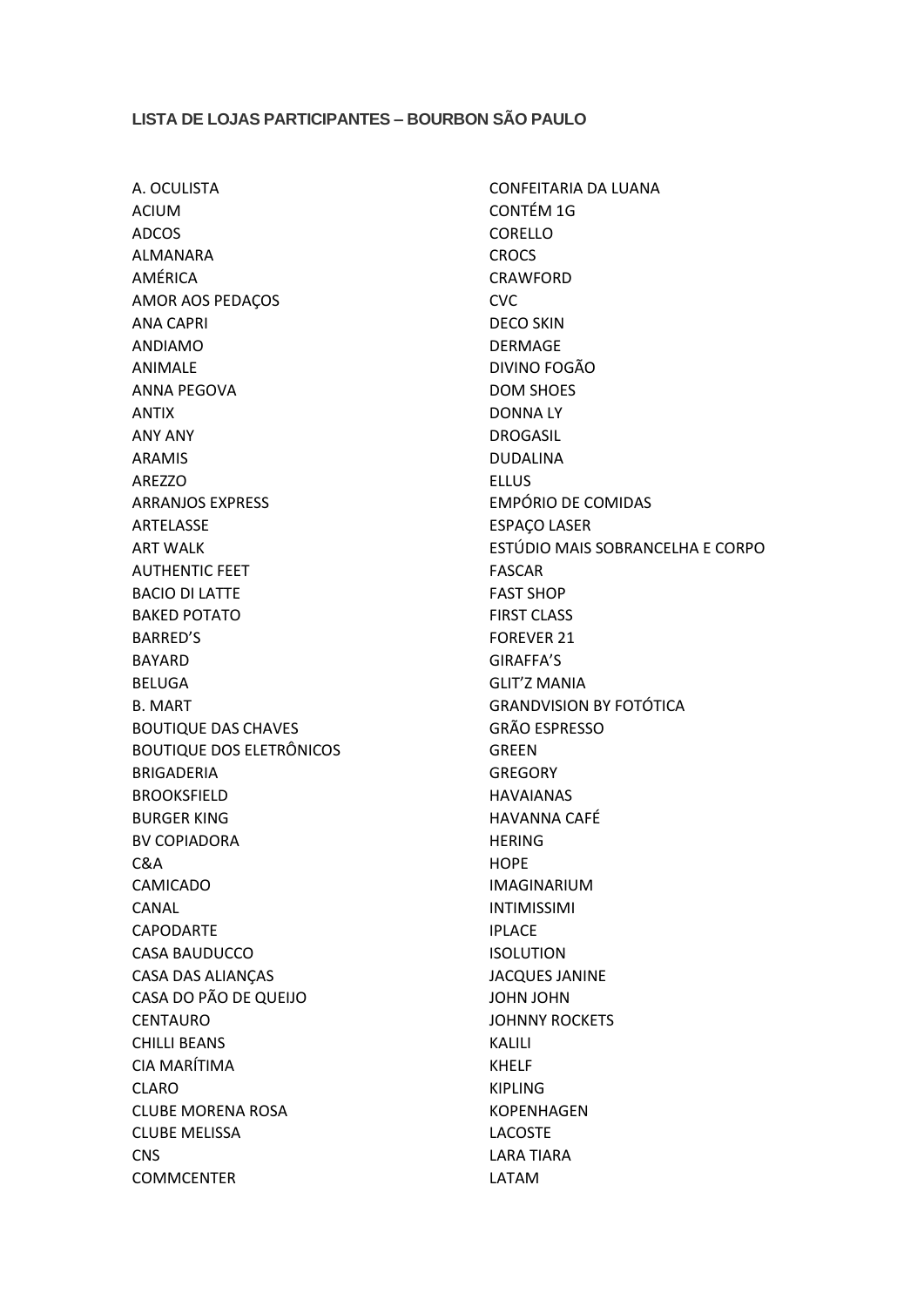LATTE RICCO LE LIS BLANC LE PETIT MACARONS LEVI'S LIEBE LINDT L'OCCITANE AU BRÉSIL L'OCCITANE EM PROVANCE LOFT LOJA 18 LOUNGERIE LUPO LUZ DA LUA M. OFFICER MAC MANIA DE CHURRASCO MC DONALD'S MOB MOLDURA MINUTO MONTANA GRILL MONTE CARLO MORANA MUNDO DO CABELEIREIRO MY PHONNE MURAOKA NATURA NOW NUTRIÇÃO O BOTICÁRIO **OAKBERRY OCEANE OCHIALLERIA** OI OPAQUE ORTOPEDIA PALMIPÉ ÓTICA DAX ÓTICAS CAROL OUTBACK OUTER PANDORA PANVEL PAPEL MAGIA PIADINA PITICAS PIZZA MAKERS PLANET DOG PRIKKA JÓIAS PRACTORY PREGO

PREMIER PUKET QUEM DISSE BERENICE? REI DO MATE RENNER RIACHUELO ROCK & RIBS ROCK LASER GAMES ROSA VALVERDE SAMSONITE SAMSUNG SANTA LOLLA SAPATARIA DO FUTURO SCADA CAFÉ **SCENE** SESTINI SHOULDER SIBERIAN SIDE WALK SPEDINI SPOLETO STAR POINT **STARBUCKS SUBWAY** SWAROVSKI TACO BELL THE BODY SHOP TIM TIME LAND TIP TOP TNG TOMMY HILFIGER TUTTI – FRUTTI TVZ UFROG UNCLE K VANS VIA VENETO VICTOR HUGO VIENA EXPRESS VIVARA VIVENDA DO CAMARÃO VIVO VR WORLD TENNIS YOUCOM ZAFFARI HIPERMERCADO ZARA